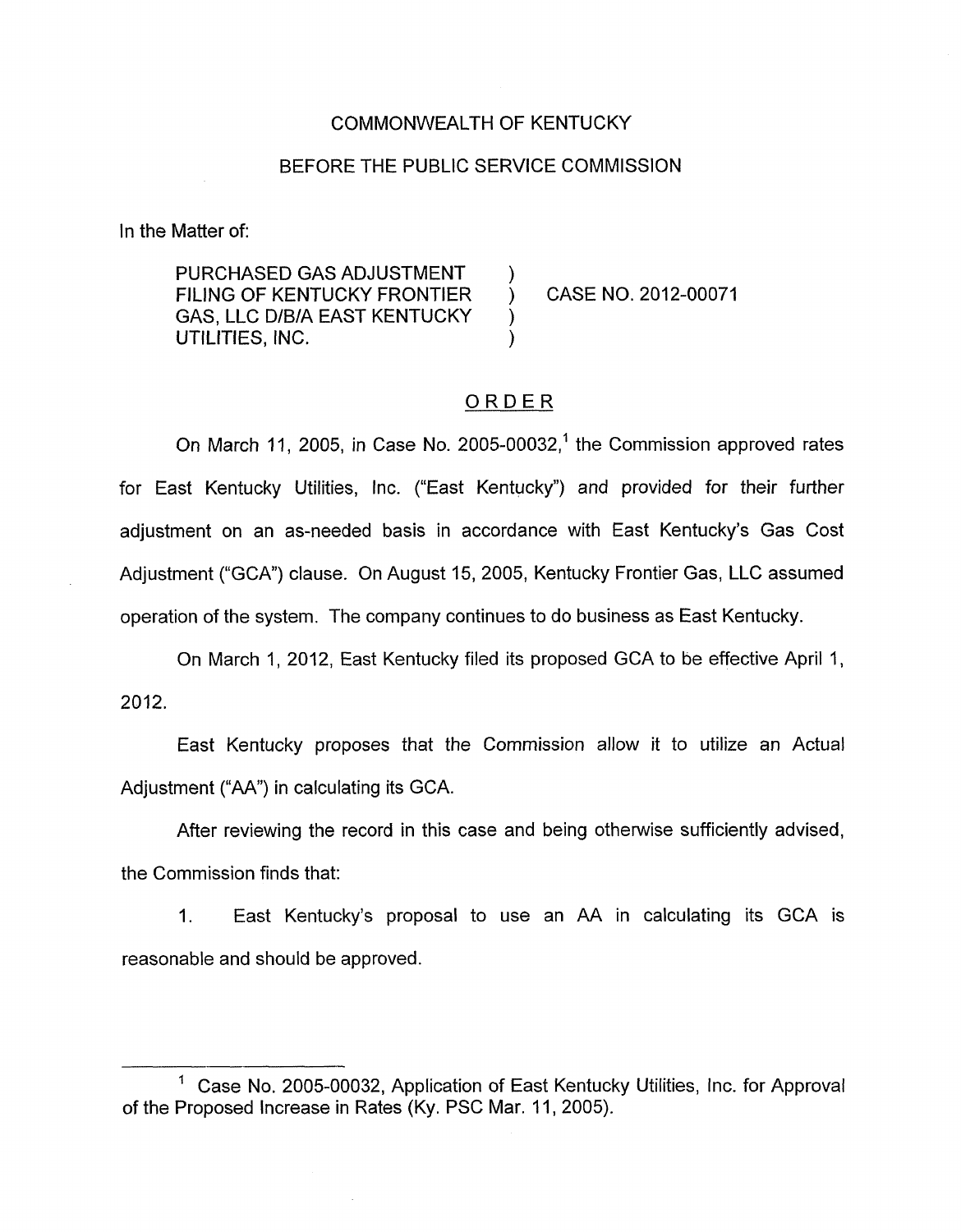2. East Kentucky's notice includes revised rates designed to pass on to its I customers its expected change in gas costs.

3. East Kentucky's notice sets out an Expected Gas Cost ("EGC") of \$3.9590 per Mcf. Correcting an error in the fuel retainage calculation produces an EGC of \$3.8348, which is a decrease of \$1.3292 per Mcf from its previous EGC of \$5.1640 per Mcf.

4. East Kentucky's notice sets out a current quarter AA of (\$.3373) per Mcf. East Kentucky's total AA is (\$.4275) per Mcf, which is a decrease of \$.3591 per Mcf from the previous total AA of (\$.0684) per Mcf.

*5.* East Kentucky's GCA is \$3.4073 per Mcf, which is a decrease of \$1.6883 per Mcf from the previous rate \$5.0956 per Mcf.

6. The rates in the Appendix to this Order are fair, just, and reasonable, and should be approved for service rendered by East Kentucky on and after April 1, 2012.

IT IS THEREFORE ORDERED that:<br>1. East Kentucky's proposal to us East Kentucky's proposal to use an AA is granted.

2. The rates proposed by East Kentucky are denied.

3. The rates in the Appendix to this Order are approved for service rendered on and after April 1, 2012.

4. Within 20 days of the date of this Order, East Kentucky shall file with this Commission its revised tariffs setting out the rates authorized herein and reflecting that they were approved pursuant to this Order.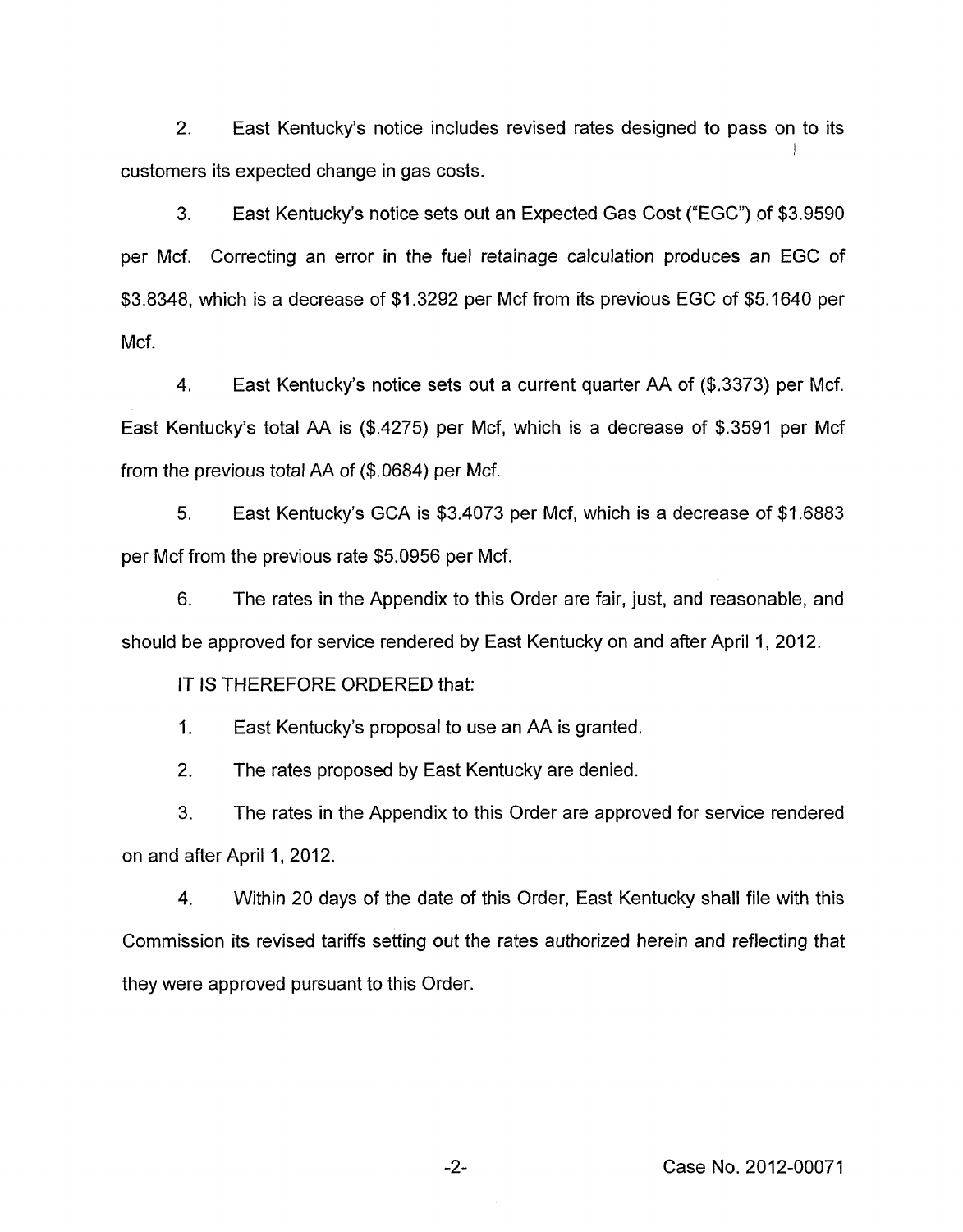By the Commission **ENTERED**  $A +$ MAR 2 8 2012 KENTUCKY PUBLIC<br>SERVICE COMMISSION

tive Director

 $\sim$ 

Case No. 2012-00071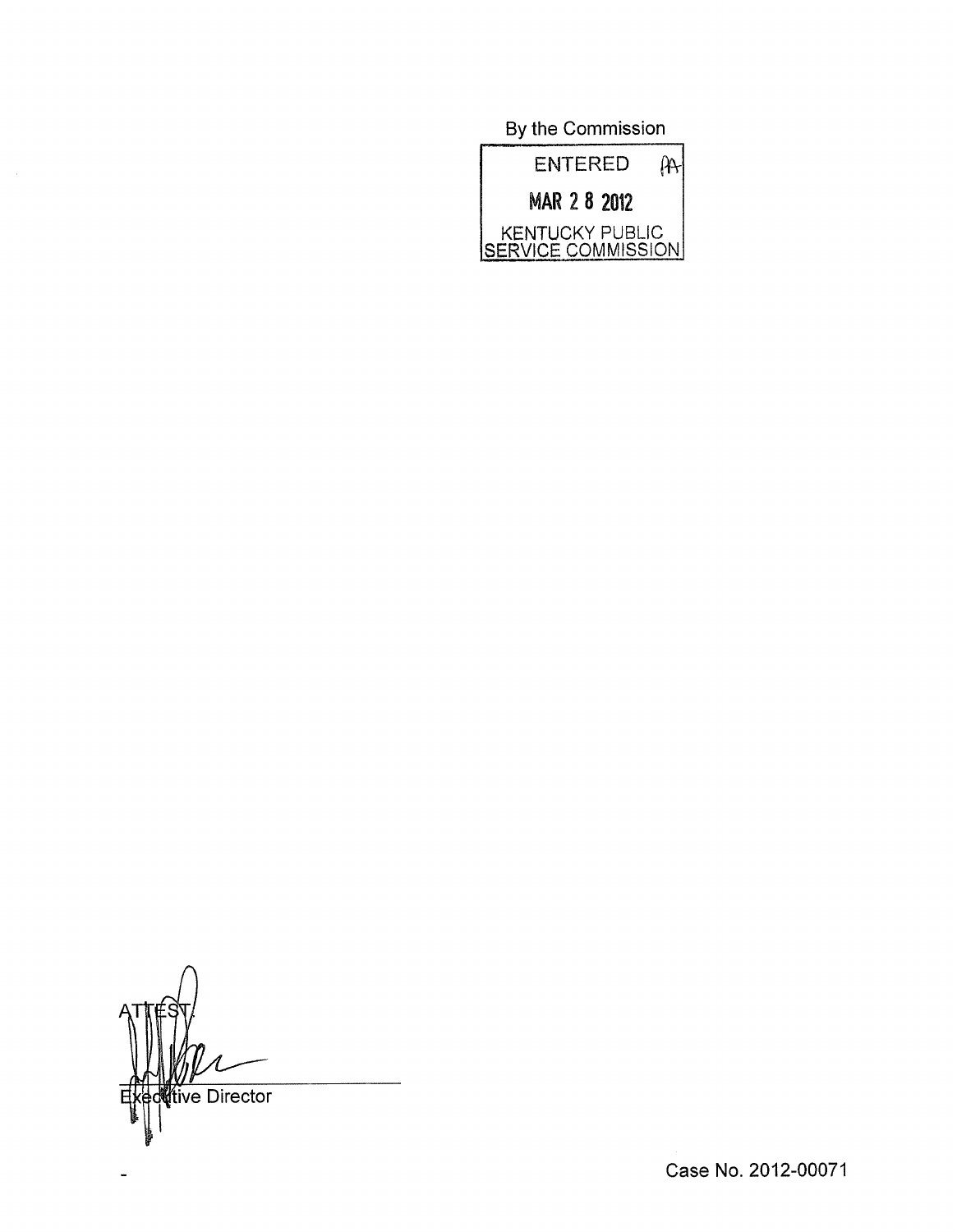## APPENDIX

# APPENDIX TO AN ORDER OF THE KENTUCKY PUBLIC SERVICE COMMISSION IN CASE NO. 2012-00071 DATED **2** 8 **ZUlZ**

The following rates and charges are prescribed for the customers served by East Kentucky Utilities, lnc. All other rates and charges not specifically mentioned herein shall remain the same as those in effect under authority of this Commission prior to the effective date of this Order

|                                  |                     | <b>Gas Cost</b><br>Recovery |                       |
|----------------------------------|---------------------|-----------------------------|-----------------------|
|                                  | <b>Base Rate</b>    | Rate                        | Total                 |
| First Mcf - Min. bill<br>All Mcf | \$10.00<br>\$5.2553 | \$3.4073<br>\$3.4073        | \$13.4073<br>\$8.6626 |